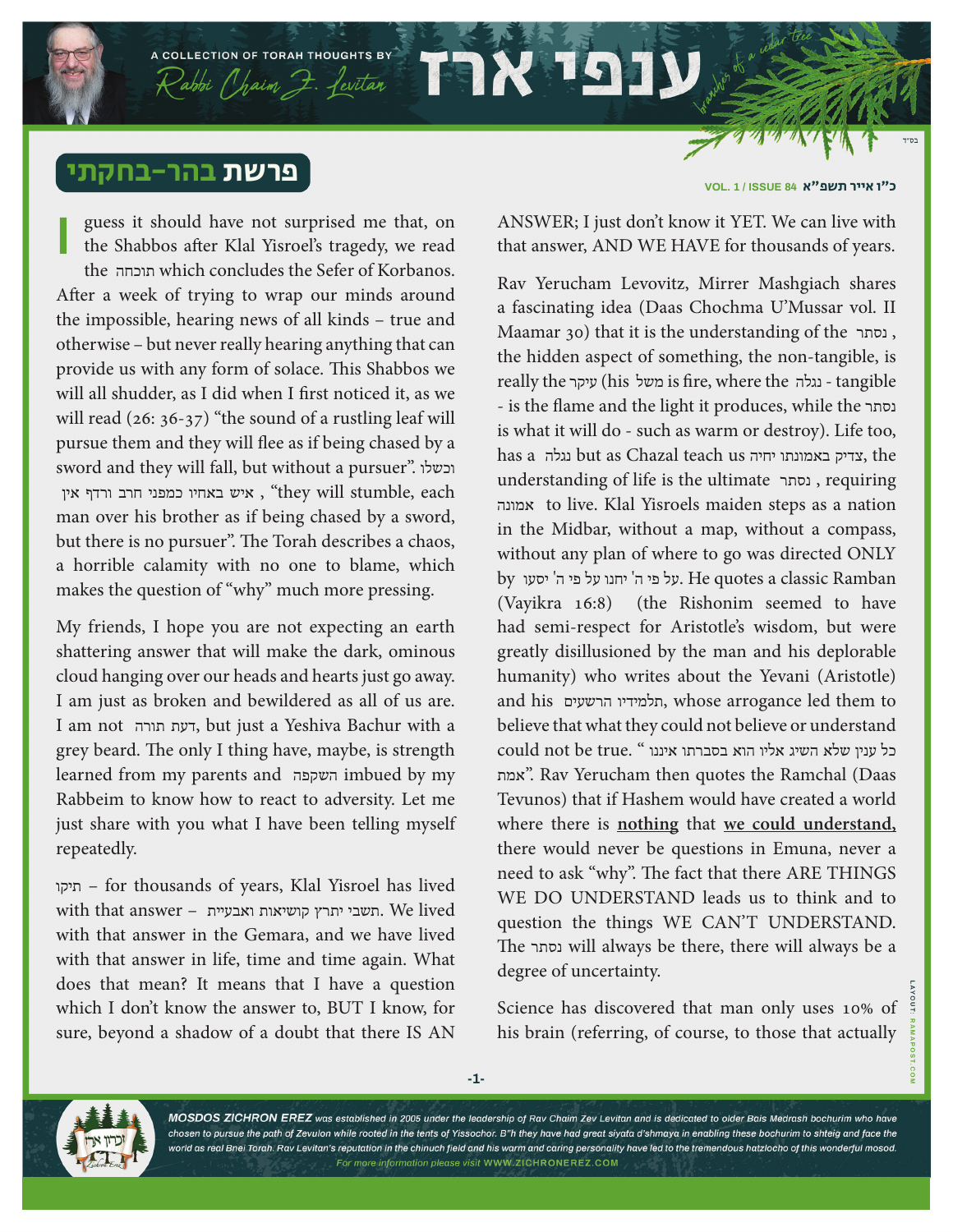A COLLECTION OF TORAH THOUGHTS BY  $\mathcal{R}$ abbi (haim  $\mathcal{F}$ . fevitar  $\mathcal{F}$ 

use their brains). Some people will obviously use somewhat more; it is reported that Rav Chaim Ozer was able to write two separate Teshuvos with each hand while simultaneously speaking to someone. Then why did Hashem create man with a brain that remains 90% unused? It certainly is because on THAT GREAT DAY of the Geulah, we will need that heightened awareness to understand all the things we previously could not understand. Imagine a recipe for a cake with ONLY 10% OF THE INGREDIENTS AND INSTRUCTIONS provided! Of course we would have a hundred questions - why does it look like that, why would anyone want to eat it, it smells bad too. That is the sad state that man – AND US – are struggling with, unconscious of the fact that we are only at 10% capacity and, therefore, must surrender to the superior intellect and wisdom of Heaven. Ay the Kotzker! He said the entire Hilchos Dea'os in one sentence which could and should be used whenever someone needs a נחמה. He said – first in Yiddish to  $r$  retain the whole  $\sigma$  - וואלט ער שוין  $\sigma$ "הענט זיין אויב איך וואלט איהם גיקענט פארשטיין - what kind of G-d would He be, really, if I could understand him. Hashem should give us the strength to fortify our אמונה and understand that this harsh message is for us to be לבך ואמץ חזק in whatever we need Chizuk in.

That Pasuk keeps on bouncing through my head - באחיו איש וכשלו and I'd like to share my initial thoughts with you. The Goyim did not do this, the pandemic did not do this – we did this to ourselves. My mind immediately closed in on the Haftorah of Parshas Metzora, where one Jew was trampled to death by other Jews. But first, a little background. The story begins in Melachim II (6-7), where the army of Aram places the city of Shomron under a terrible siege, causing horrific famine (the likes of which are described in the תוכחה of mothers driven mad enough to consume their own children). Yoram, king of Yisroel, initially blames Elisha but after subsequently humbles himself to Hashem. Elisha promises Yoram's captain that tomorrow, there will be food, and predicts the prices of flour and barley. Yoram's captain mocks Elisha and basically says "even Hashem can't make that happen". Elisha promises him that it will happen, but that he will not be able to benefit from it. Then גיחזי and his three sons, all of whom were lepers, discovered that the army of Aram had abandoned their camp, as Hashem made them hear sounds of a thunderous army approaching. They had left everything, and it was now theirs for the taking. If you have ever learned that Navi, you know that I am just hitting the headlines and leaving out much. Come to think of it – maybe learning it is a good idea. They inform Shomron, and Yoram appoints his captain to monitor the gate so that chaos would not develop. The Navi relates that he failed at that task, and was in fact trampled to death. The Ozraver (Baer Moshe Melachim 7) brings a ה"של who says that the captain was punished because he used an expression the Torah uses about the הומבול, (Beraishis 7:11) נפתחו השמים ארובות ;meaning to say was that Shomron did not deserve the food – in essence, he was מקטרג on them thereby forfeiting his right to benefit from the miracle. The Ozraver understands this by saying that had he truly shared in the pain of the Tzibur, upon hearing such good news, he should have respond with אמן הלואי !Somehow, this spoke to me with a lesson that if you are ready to trample Jews, you yourself can get trampled. We can trample on people with a nasty comment, we can trample on people in business, we can even trample on people by simply ignoring

**-2-**



MOSDOS ZICHRON EREZ was established in 2005 under the leadership of Rav Chaim Zev Levitan and is dedicated to older Bais Medrash bochurim who have chosen to pursue the path of Zevulon while rooted in the tents of Yissochor. B"h they have had great siyata d'shmaya in enabling these bochurim to shteig and face the world as real Bnei Torah. Rav Levitan's reputation in the chinuch field and his warm and caring personality have led to the tremendous hatzlocho of this wonderful mosod. For more information please visit WWW.ZICHRONEREZ.COM